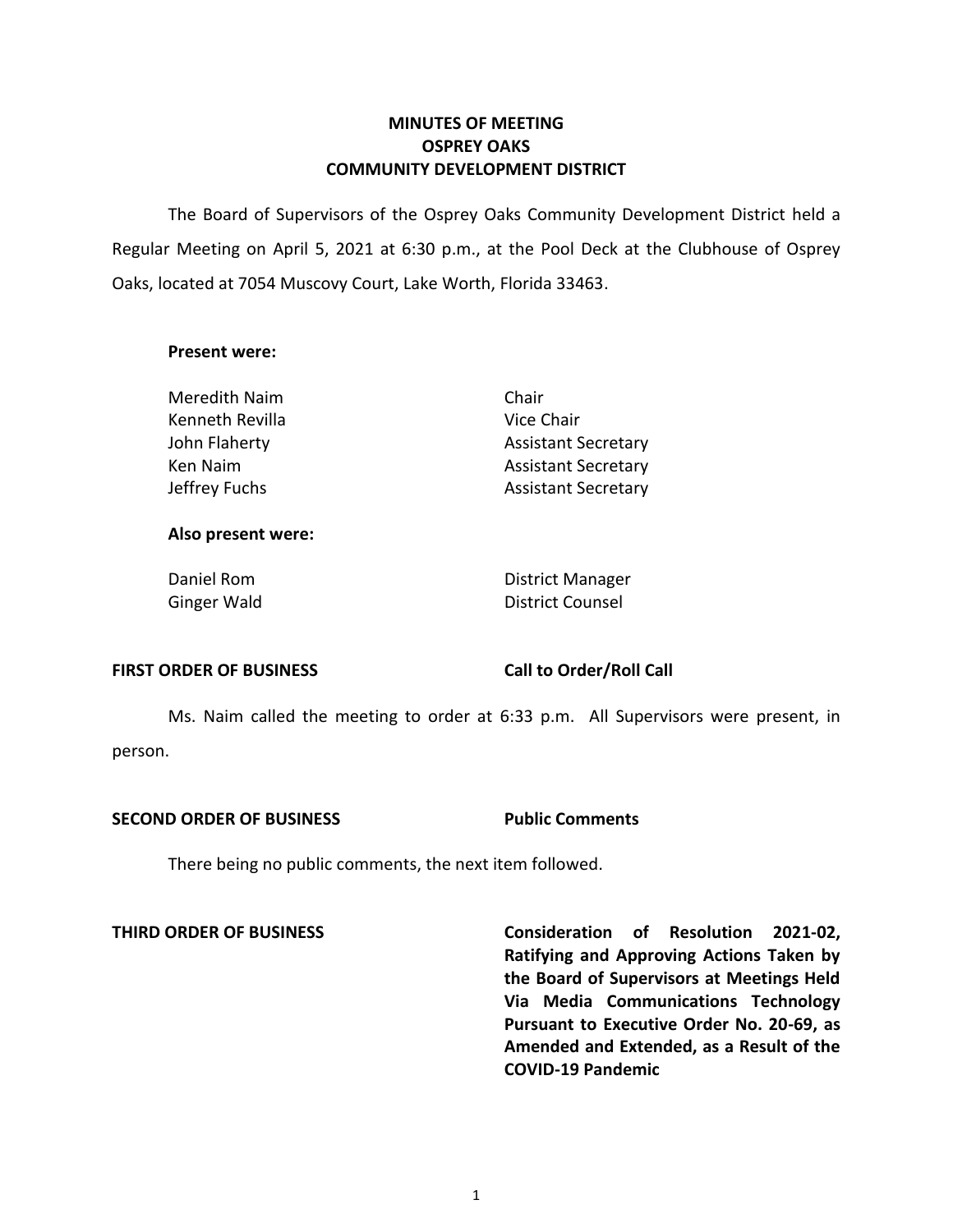Mr. Rom presented Resolution 2021-02.

 **On MOTION by Mr. Flaherty and seconded by Mr. Revilla, with all in favor, Resolution 2021-02, Ratifying and Approving Actions Taken by the Board of Supervisors at Meetings Held Via Media Communications Technology Pursuant to Executive Order No. 20-69, as Amended and Extended, as a Result of the COVID-19 Pandemic, was adopted.** 

**Unaudited** FOURTH ORDER OF BUSINESS **Acceptance** of Unaudited Financial **Statements as of February 28, 2021** 

Ms. Naim presented the Unaudited Financial Statements as of February 28, 2021.

- **A. Check Detail**
- **B. Accounts Payable Invoices**

These items were provided for informational purposes.

 **On MOTION by Mr. Flaherty and seconded by Ms. Naim, with all in favor, the Unaudited Financial Statements as of February 28, 2021, were accepted.** 

# **FIFTH ORDER OF BUSINESS** Discussion: Fiscal Year 2022 Budget **Consideration(s)**

 The Board viewed the Unaudited Financial Statements as Mr. Rom discussed the Year 2021 budget, as the Management/accounting/recording, Audit and Insurance line items increased. The proposed Fiscal Year 2022 budget would be presented at the next meeting. anticipated \$1,000 increase in the proposed Fiscal Year 2022 budget, compared to the Fiscal

 Mr. Flaherty asked if Management obtains bids for various services. Mr. Rom replied would be advertised, if directed to do so by the Board. affirmatively, stating that a Request for Proposals (RFP) or Request for Qualifications (RFQ)

 Ms. Wald explained that the District uses the same process as the City and County for items within the Florida Statute thresholds. If a formal process is not required, three proposals would be presented for consideration.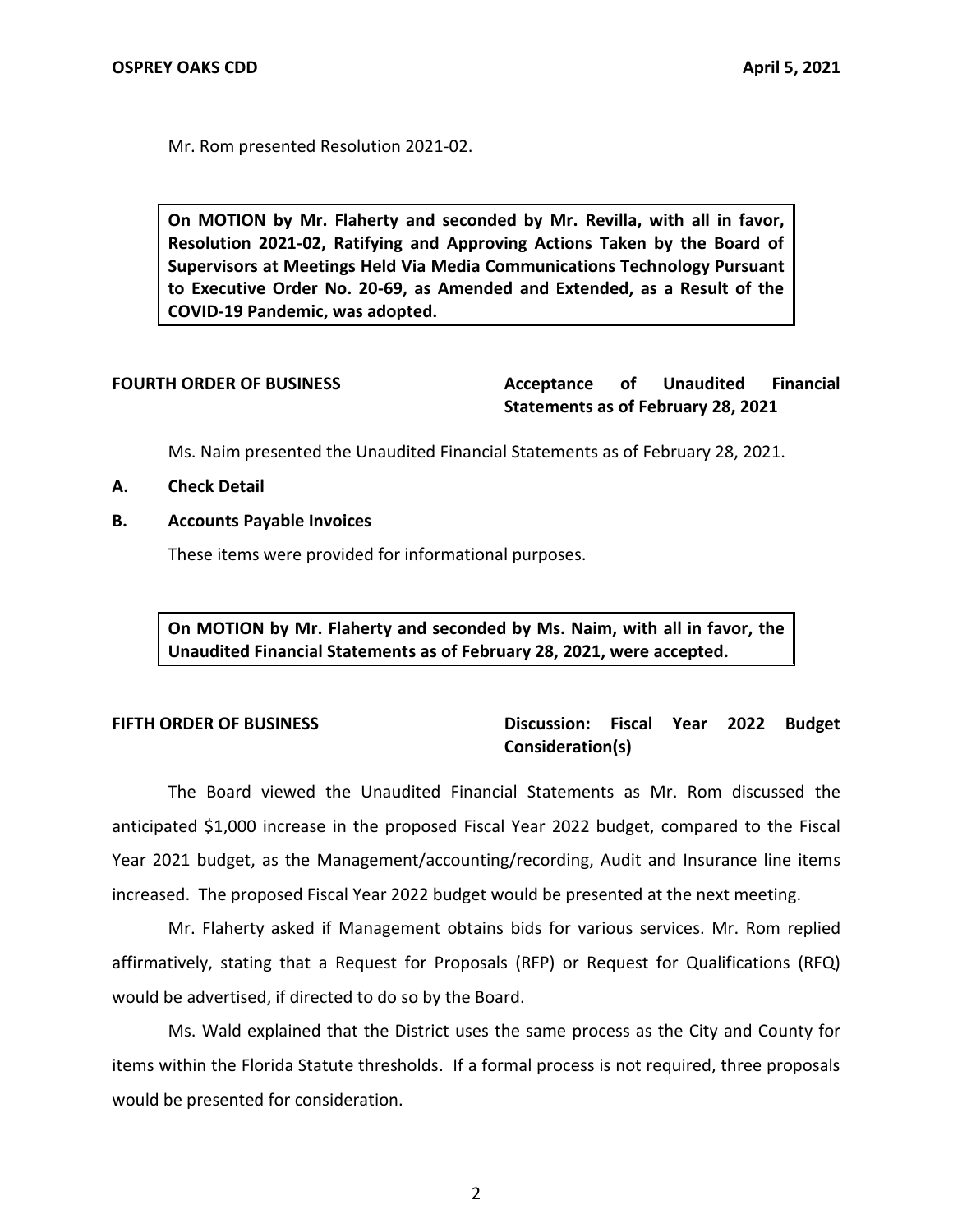Discussion ensued regarding reducing the number of scheduled meetings since the HOA handles most operations activities, assessments and using unassigned fund balance to pay off the debt service reserve. The Board agreed to reducing Management's fees to \$40,000 and holding six meetings to reduce the Supervisor fees, which would offset the proposed increases.

# SIXTH ORDER OF BUSINESS **Approval of December 7, 2020 Regular Meeting Minutes**

Ms. Naim presented the December 7, 2020 Regular Meeting Minutes.

 **On MOTION by Mr. Flaherty and seconded by Mr. Fuchs, with all in favor, the December 7, 2020 Regular Meeting Minutes, as presented, were approved.** 

## **SEVENTH ORDER OF BUSINESS** Staff Reports

# **A. District Counsel:** *Billing, Cochran, Lyles, Mauro & Ramsey, P.A.*

 Ms. Wald stated that, due to new legislative actions, the next agenda would include a Memorandum of Understanding (MOU) related to E-verify requirements. As of January 1, 2021, the District and its contractors must use the E-verify system. Other legislative updates would be provided at that or the following meeting.

# **B. District Engineer:** *Schnars Engineering Corporation*

There being no report, the next item followed.

- **C. District Manager:** *Wrathell, Hunt and Associates, LLC* 
	- **NEXT MEETING DATE: May 3, 2021 at 6:30 P.M.**

## o **QUORUM CHECK**

 The next meeting would be held on May 3, 2021 at 6:30 p.m., on the pool deck at the regular meeting location.

 Mr. Rom stated that the proposal Fiscal Year 2022 budget would be presented at the May meeting and adopted at the August meeting.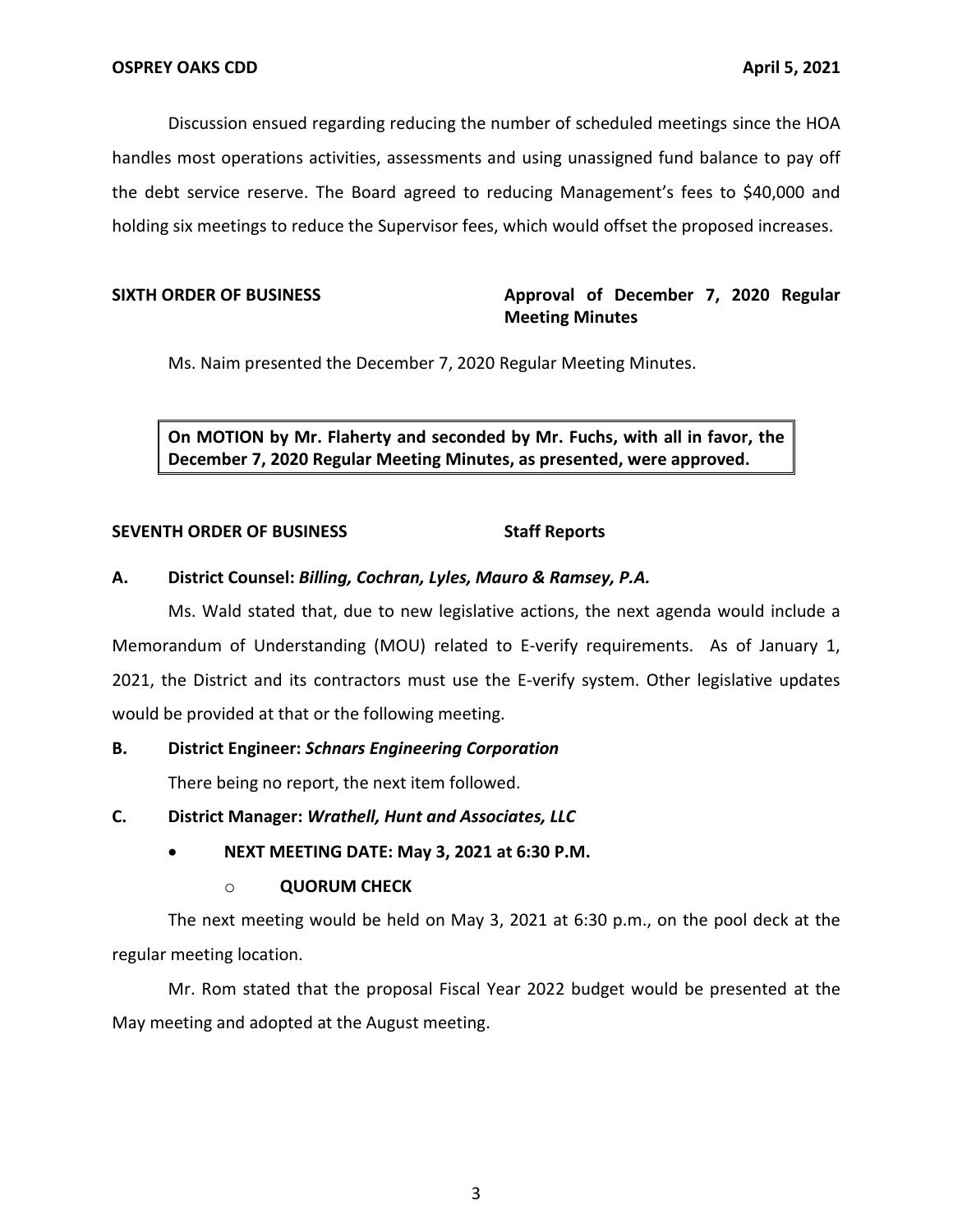Ms. Wald confirmed that, as the meeting address did not change, there was no need to re-advertise the "pool deck" meeting location as long as there is Clubhouse access and notices are posted directing attendees to the pool deck meeting location.

### **EIGHTH ORDER OF BUSINESS Public Comments**

There being no public comments, the next item followed.

### **NINTH ORDER OF BUSINESS Supervisors' Requests**

 Mr. Naim recalled discussions with Ms. Cerbone about the possibility of refinancing the bonds. Ms. Cerbone had confirmed refinancing the bonds was not possible and, through his own research, he too confirmed that the District would not able to refinance for quite a while.

 Ms. Naim asked why the Board received several emails from Management about attendance. Mr. Rom discussed Management's process and explained why three confirmation or call to confirm their attendance to alleviate receiving several confirmation emails. emails were sent to the Board. He encouraged all Board Members to respond to those emails

### **TENTH ORDER OF BUSINESS Adjournment**

There being nothing further to discuss, the meeting adjourned.

 **On MOTION by Ms. Naim and seconded by Mr. Revilla, with all in favor, the meeting adjourned at 7:18 p.m.** 

## [SIGNATURES APPEAR ON THE FOLLOWING PAGE]